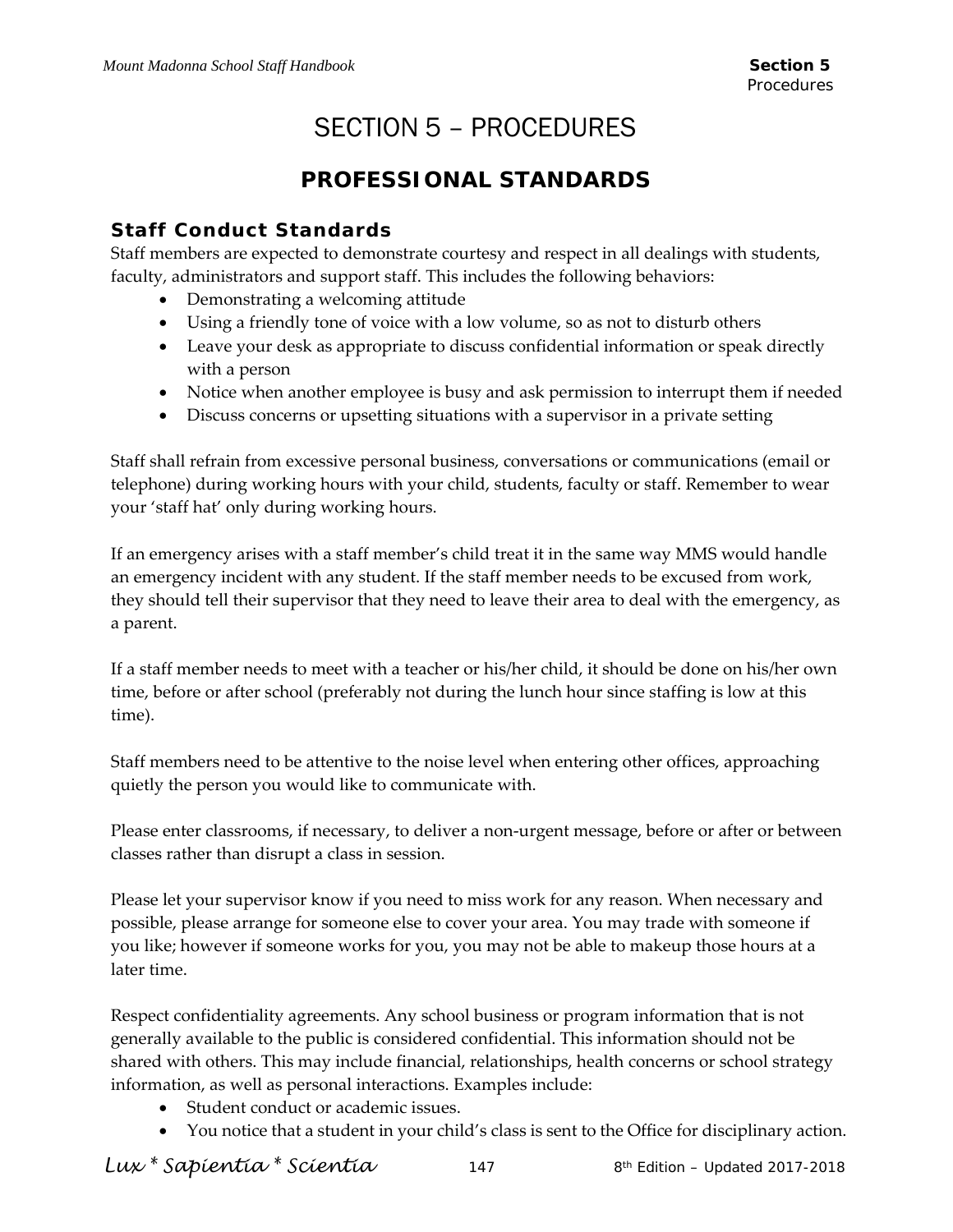That information is confidential and should not be discussed with others.

- You have to call a parent about a health concern.
- Refer calls to the appropriate person as soon as possible without soliciting details of the call.
- If a student comes to the Office for disciplinary reasons, the receptionist should ask the student which teacher sent them to the Office and if they have a note for you. If there is no directive from the teacher, please ask a member of the Guidance Council (Dean of Students, Director, faculty member) to come to the Office and speak with the student.
- Direct your personal parent concerns to the appropriate director or teacher.

### **Students in the Office During School Hours Visiting Staff Parents in Office**

Students sometimes feel they want to see their parents in the Office during the school/work day. Our preference is to have students and parents arrange meetings at lunch or after school hours unless it is an emergency. Please meet children outside the Office, both to maintain personal boundaries and support the focus of the work environment.

### **Respecting Student Confidentiality**

Please be respectful of students who are sitting in the office reception area by *not* asking them why they are there. It is often for health or behavior reasons, both of which are confidential.

### **Office Notification of Student Arrival**

Teachers sending students to the office for any reason must call extension 250 or 408‐847‐2717 to notify Reception of the student's pending arrival or to ask for assistance.

### **Faculty Conduct Standards**

We expect our faculty to support and exemplify the school values by demonstrating the following:

- Strive to be positive and respectful with students, parents and other staff members, inperson, by phone and through email communications.
- Respect the confidentiality of students, families and staff by avoiding gossip and refraining from any public ridicule.
- Clearly communicate homework and class policies and keep parents informed as issues arise.
- Follow the field trip procedures.
- Request or notify the Division Director and Reception of absences and submit the Absence Notification Form to the office.
- Be punctual for all school related activities.
- Discuss all school and student issues in a private setting.
- Refrain from non-professional associations with students in person or technology.
- Refrain from inappropriate physical contact with students.
- Keep door and window blinds open when meeting with students alone.
- Use the conference room in the office for private meetings with a student.
- Do not attempt to persuade students to believe in or embrace a particular religious or political view, or any personal lifestyle choice.
- Please refrain from casual conversations about students with office staff. Instead,

*Lux \* Sapientia \* Scientia* 148 8th Edition – Updated 2017-2018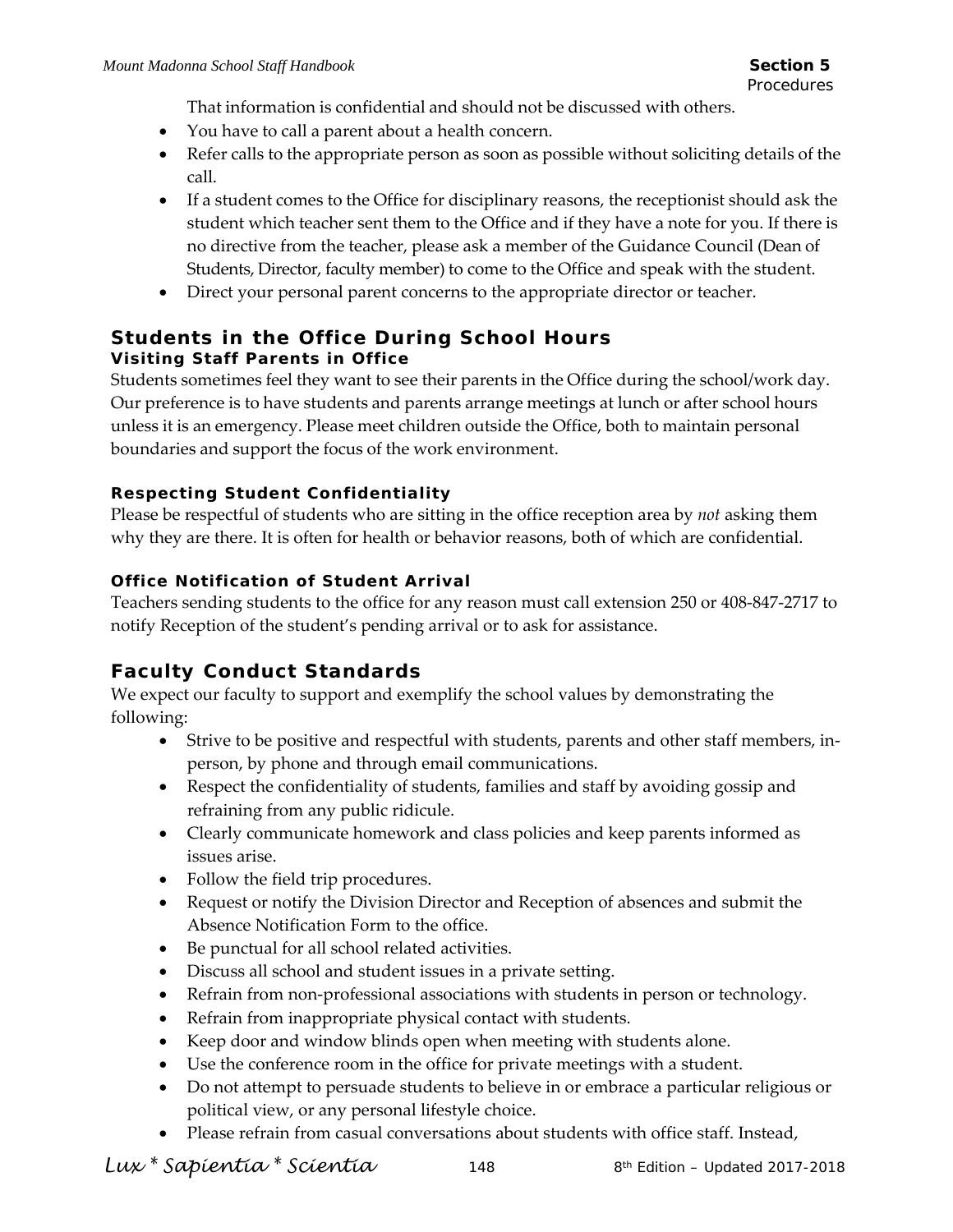*Procedures* 

schedule parent/teacher conferences with all staff after work hours or during breaks.

- Students are to be supervised by an authorized adult at all times during the school day. Do not leave students unsupervised in a classroom.
- Confer with the Division Director if a student exhibits any concerning behavior that you think may warrant an evaluation or referral.
- Report to your supervisor any uncomfortable issues.
- Help keep our campus and classrooms clean.
- Lock classroom doors and turn off heat and lights when leaving for the day.
- The computer lab should be locked at all times when not in use.

# **Understanding Professional Boundaries**

### **Guiding Principles**

- 1. Remember school policies in all interactions
	- Anti-Harassment
	- Anti-bullying
	- Employee conduct staff and faculty
	- Respectful Communication
	- Confidentiality
- 1. Remember schoolʹs core values (rules cannot cover every situation, values can)
	- Respect for all
	- Honesty
	- Kindness
	- Integrity
	- Compassion
	- Empathy
	- Service
	- Appreciating diversity
- 2. Remember appropriate boundaries‐ (limit that indicates where two things might be different)
	- Boundaries can define what is and what is not appropriate
	- Do not blur professional and personal boundaries
	- Be consistent even when wearing different hats
- 3. Remember the power differential

Adults, especially faculty, are in a position of authority over students.

- Grades
- Discipline
- Advice and Guidance

Students are inherently in a vulnerable position.

- They yearn for positive feedback
- Want to avoid negative feedback
- 4. Maintain Transparency and Accountability

Act transparently (no secret conduct) and be accountable.

- Report concerns about students, employees or administrators
- Seek help from Directors or/and Head of School if warranted
- Avoid gossip and talk to people directly or seek help from those in charge.

*Lux \* Sapientia \* Scientia* 149 8th Edition – Updated 2017-2018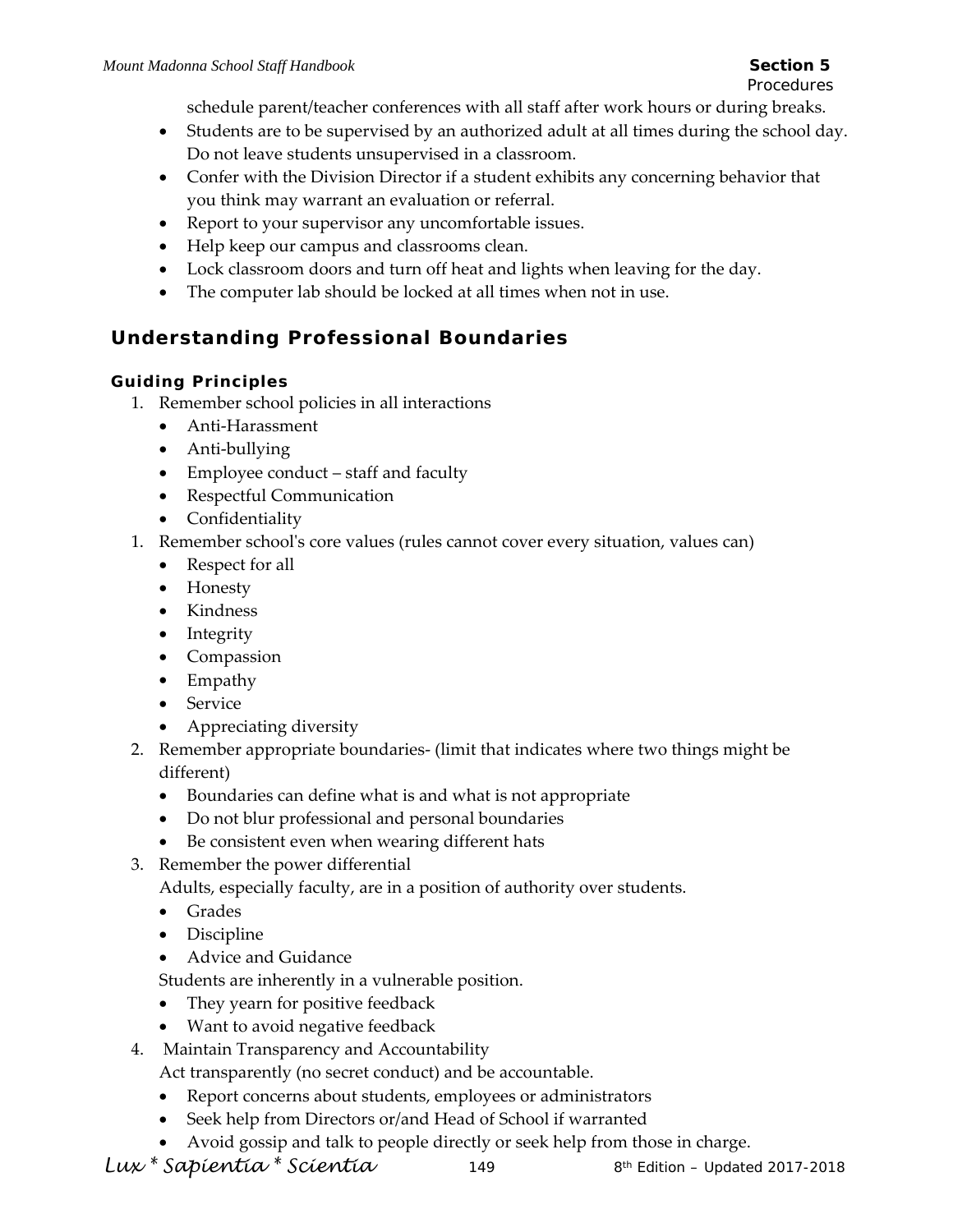### **Acceptable and Recommended Behaviors To Protect Employees And Students**

- 1. Obtain prior permission
	- Field trips
	- After school activities
	- Use of non‐school technology‐ both school and parents should approve and only for school related activities and must use professional conduct
- 2. Maintain and reinforce boundaries with students
	- Avoid late evening, weekends and holiday emails, texting and chatting
	- Stop and correct students if they cross a professional boundary
	- Keep after class discussions brief and class related
	- Give praise without touching students or employees
	- Keep a reasonable space between you and employees
	- High Fives and handshakes acceptable versus hugs
	- Don't assume younger students want to be hugged
- 3. Act transparently
	- Keep parents informed as issues arise
	- Let supervisors know when there are issues
	- Keep your door open and/or window blinds open when meeting with student alone
- 4. Be accountable
	- Ask another staff member to be present if meeting with a special needs student, or if you are meeting after school hours it is better to use the conference room where others are nearby
	- Seek advice if a student or coworker's behavior seems uncomfortable
	- Recognize the responsibility to report and stop any behavior that crosses professional boundaries of students or employees.
	- Make notes of any incident that could evolve into something more serious

### **Sample list of Unacceptable Behaviors**

- Kissing of any kind
- Any type of unnecessary physical contact with a student in a public or private place
- Intentionally being alone with a student on or off campus
- Making or participating in any sexually inappropriate comments
- Sexual jokes, stories or innuendos
- Seeking emotional involvement with a student
- Discussing inappropriate personal troubles or intimate issues with a student
- Becoming involved with a student such that a reasonable person might suspect inappropriate behavior
- Giving rides to and from school or places without expressed permission of parents
- Being alone with a student in a closed room with blinds drawn
- Asking students to visit you at home
- Sending communication that is not related to school especially at night, or weekends, holidays and over summer vacations
- Remarks about a studentʹs physical attributes
- Excessive attention towards one student

*Lux \* Sapientia \* Scientia* 150 8th Edition – Updated 2017-2018